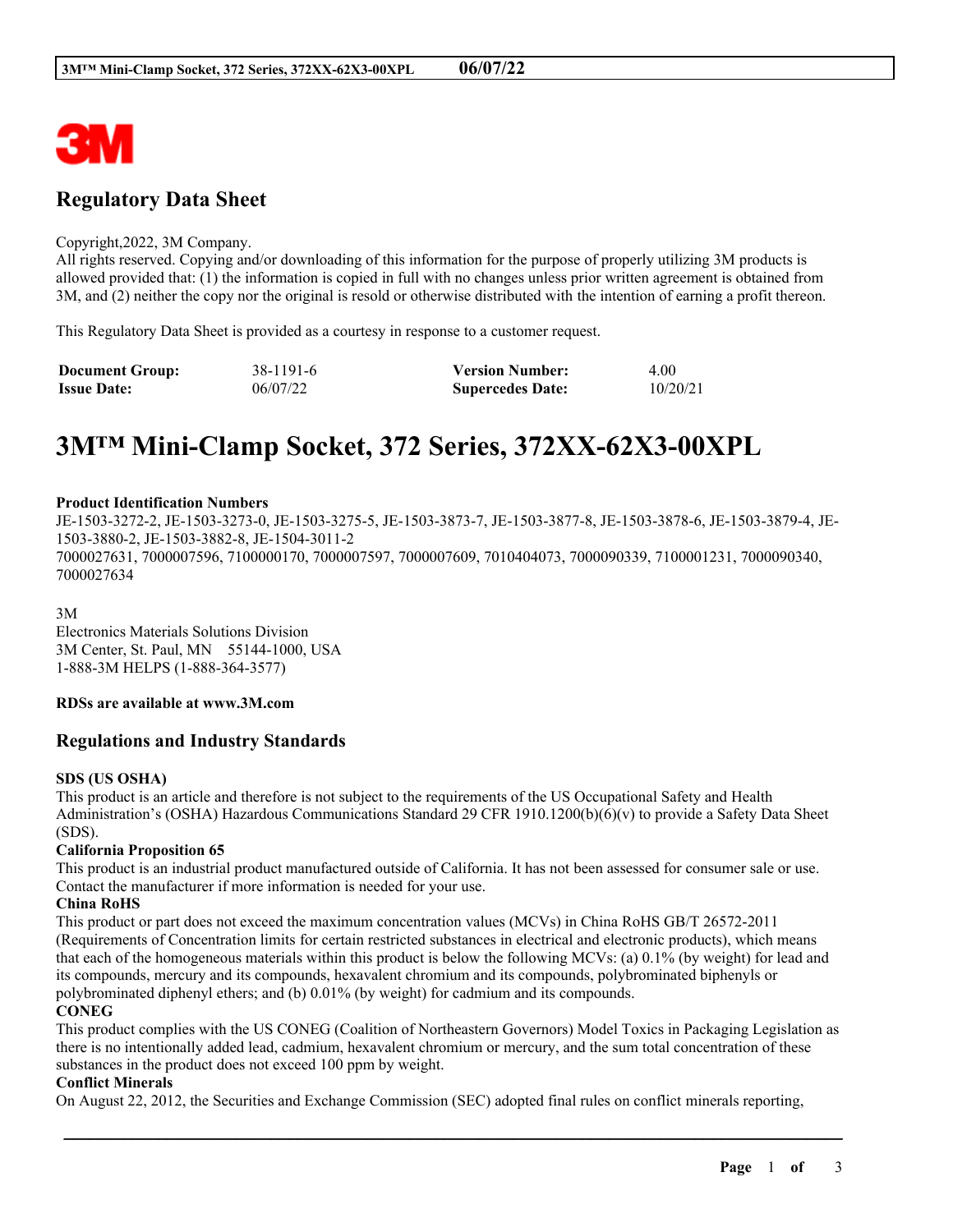pursuant to Section 1502 of the Dodd-Frank Act which requires manufacturers of products containing "conflict minerals" to disclose to the SEC whether those minerals are sourced from the Democratic Republic of Congo (DRC) or adjoining countries. 3M has been participating in the EICC-GeSI Extractives Workgroup, and are incorporating the EICC-GeSI Conflict Minerals Reporting template in existing systems for use with suppliers of materials that may contain conflict minerals covered by the SEC rules. 3M will provide product-specific information once the required supply chain data has been obtained.

# **CPSIA 2008**

A Certificate of General Conformity per the US Consumer Product Safety Act, 15 U.S.C. § 2063 (a)(1), as revised by section 102 of the 2008 US Consumer Product Safety Improvement Act, is not required for the requested product.

# **EU REACH**

Substances listed in Annex XIV of Regulation No 1907/2006 of the European Parliament and the Council concerning the Registration, Evaluation, Authorization and Restriction of Chemicals (REACH) are not intentionally added to this product.

# **EU REACH**

Substances listed in Annex XVII of Regulation No 1907/2006 of the European Parliament and the Council concerning the Registration, Evaluation, Authorization and Restriction of Chemicals (REACH) are not intentionally added to this product. **EU REACH**

This product is an article, without intended release of a chemical substance, under the Regulation No 1907/2006 of the European Parliament and the Council concerning the Registration, Evaluation, Authorisation and Restriction of Chemicals (REACH) (refer to REACH, Article 3(3)). It is not a chemical preparation. Therefore, it is not subject to the (pre)-registration or the registration process. It does not require a safety data sheet.

### **EU REACH**

This product, including any article that the product is composed of, does not contain at greater than 0.1% by weight a Substance of Very High Concern (SVHC) substance identified according to Article 59 of REACH. This declaration reflects the substances on the candidate SVHC list, effective January 2022.

### **EU RoHS**

This product does not exceed the maximum concentration values (MCVs) set under EU Directive 2011/65/EU (RoHS recast/RoHS 2), as stated in Annex II to that directive. This means that each of the homogenous materials within this product does not exceed the following MCVs: (a) 0.1% (by weight) for lead, mercury, hexavalent chromium, polybrominated biphenyls or polybrominated diphenyl ethers; and (b) 0.01% (by weight) for cadmium.

# **EU RoHS Phthalates**

This product does not exceed the maximum concentration values (MCVs) for phthalates set under EU Directive 2011/65/EU (RoHS recast/RoHS 2), as amended by EU 2015/863, which applies to finished EEE after July 22, 2019 for Category 1-7, 10- 11 products and after July 22, 2021 for Category 8 and 9 products. This means that each of the homogeneous materials within this product does not exceed the MCV of 0.1% (by weight) for each of the following phthalates: DEHP, BBP, DBP, and DIBP.

# **Sustainability and 3M**

Go to www.3M.com/sustainability to learn about 3M's programs. 3M is a signatory of the United Nations Global Compact (UNGC).

\_\_\_\_\_\_\_\_\_\_\_\_\_\_\_\_\_\_\_\_\_\_\_\_\_\_\_\_\_\_\_\_\_\_\_\_\_\_\_\_\_\_\_\_\_\_\_\_\_\_\_\_\_\_\_\_\_\_\_\_\_\_\_\_\_\_\_\_\_\_\_\_\_\_\_\_\_\_\_\_\_\_\_\_\_\_\_\_\_\_

# **Sustainability and 3M's Code of Conduct**

Go to www.3M.com/businessconduct

# **TSCA Section 6**

This product is not known to contain 2,4,6-Tri-tert-butylphenol (CAS 732-26-3).

**TSCA Section 6**

This product is not known to contain Decabromodiphenyl Ether (Deca-BDE) (CAS 1163-19-5).

**TSCA Section 6**

This product is not known to contain Hexachlorobutadiene (HCBD) (CAS 87-68-3).

**TSCA Section 6**

This product is not known to contain Pentachlorothiophenol (PCTP) (CAS 133-49-3).

#### **TSCA Section 6**

This product is not known to contain Phenol, isopropylated phosphate (3:1) (PIP (3:1)) (CAS 68937-41-7).

# **Chemicals and/or Compounds of Interest**

**Arsenic and (As) Compounds** : Not intentionally added. **Asbestos** : Not intentionally added.